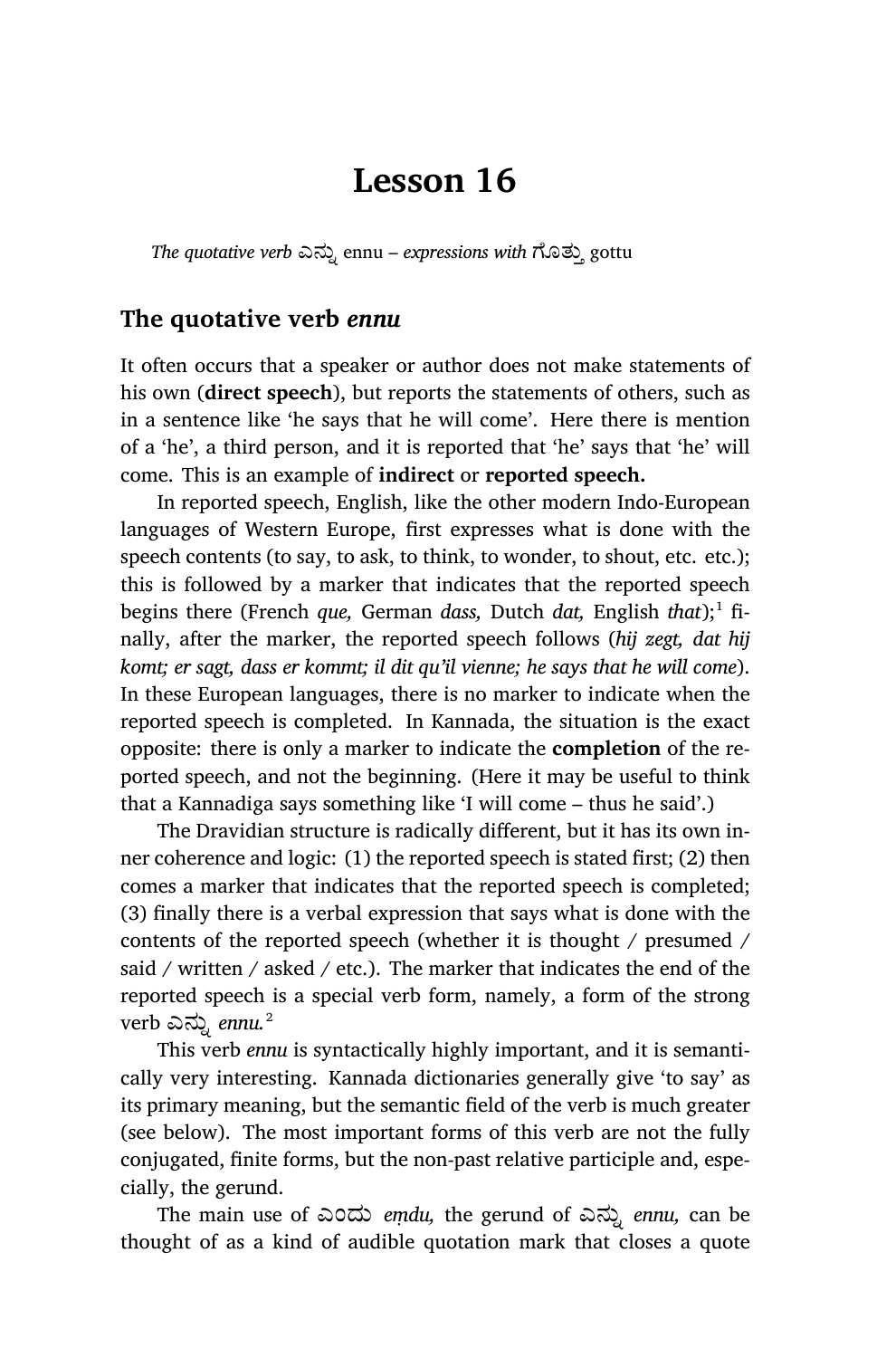from direct speech. But, as already indicated above, this gerund does not only mean 'having said': *eṃdu* indicates **the end of any contents of the mind** that are reported: a thought, a feeling, a fear, a wish, a hope – any of these can be stated and then concluded with ಎಂದು *eṃdu.* In colloquial speech, the alternative form ಅಂತ *aṃta* is common,<sup>3</sup> and this is therefore often found in dialogue passages in modern fiction.

| ನಾಳೆ ಬರುತ್ತೇನೆ                       | "nāle baruttēne"                   | "I'll come"                  |
|--------------------------------------|------------------------------------|------------------------------|
| ಎಂದು ಹೇಳಿದನು                         | emdu hēļidanu                      | tomorrow," he said           |
| ಇದು ಚೆನ್ನಾಗಿದೆ<br>ಎಂದು<br>ಯೋಚಿಸಿದೆನು | "idu cennāgide"<br>emdu yōcisidenu | "this is nice," I<br>thought |
| ಅವರು ಬರುವುದಿಲ್ಲ                      | avaru baruvudilla                  | she feared that he           |
| ಎಂದು ಹೆದರಿದಳು                        | emdu hedaridalu                    | would not come               |

For the sake of clarity, the reported speech has been placed between quotation marks in two of the above examples. Syntactically there is no difference in Kannada between the equivalents of "'I'll come tomorrow,' he said" and "he said that he'll come tomorrow". Kannada has only this one construction: first the reported speech, then a form of *ennu,* then a statement of what is done with the reported speech.

The verb *ennu* can be thought to mean not only an audible saying, but also an **inner** saying (such as in 'he said to himself'). When this verb is used in a finite verb form (*ennuttēne* 'I say', etc.), *ennu* means 'to say'. The important non-finite form *eṃdu* 'having said' (the gerund) merely indicates the end of some sort of mental content, be this a thought, a feeling, an intuition, or whatever else that can appear to the mind. This is found in sentences such as the following:

| ಅವರು ಬರುವುದಿಲ್ಲ                      | avaru baruvudilla                                  | she feared that he    |
|--------------------------------------|----------------------------------------------------|-----------------------|
| ಎಂದು ಹೆದರಿದಳು                        | emdu hedaridalu                                    | would not come        |
| ಇದು ಚೆನ್ನಾಗಿದೆ<br>ಎಂದು<br>ಯೋಚಿಸಿದೆನು | idu cennāgide emdu I thought this is<br>yōcisidenu | nice                  |
| ಇದು ಬಹಳ ಕಷ್ಟ                         | idu bahala kasta                                   | he wrote that this is |
| ಎಂದು ಬರೆದರು                          | emdu baredaru                                      | very difficult        |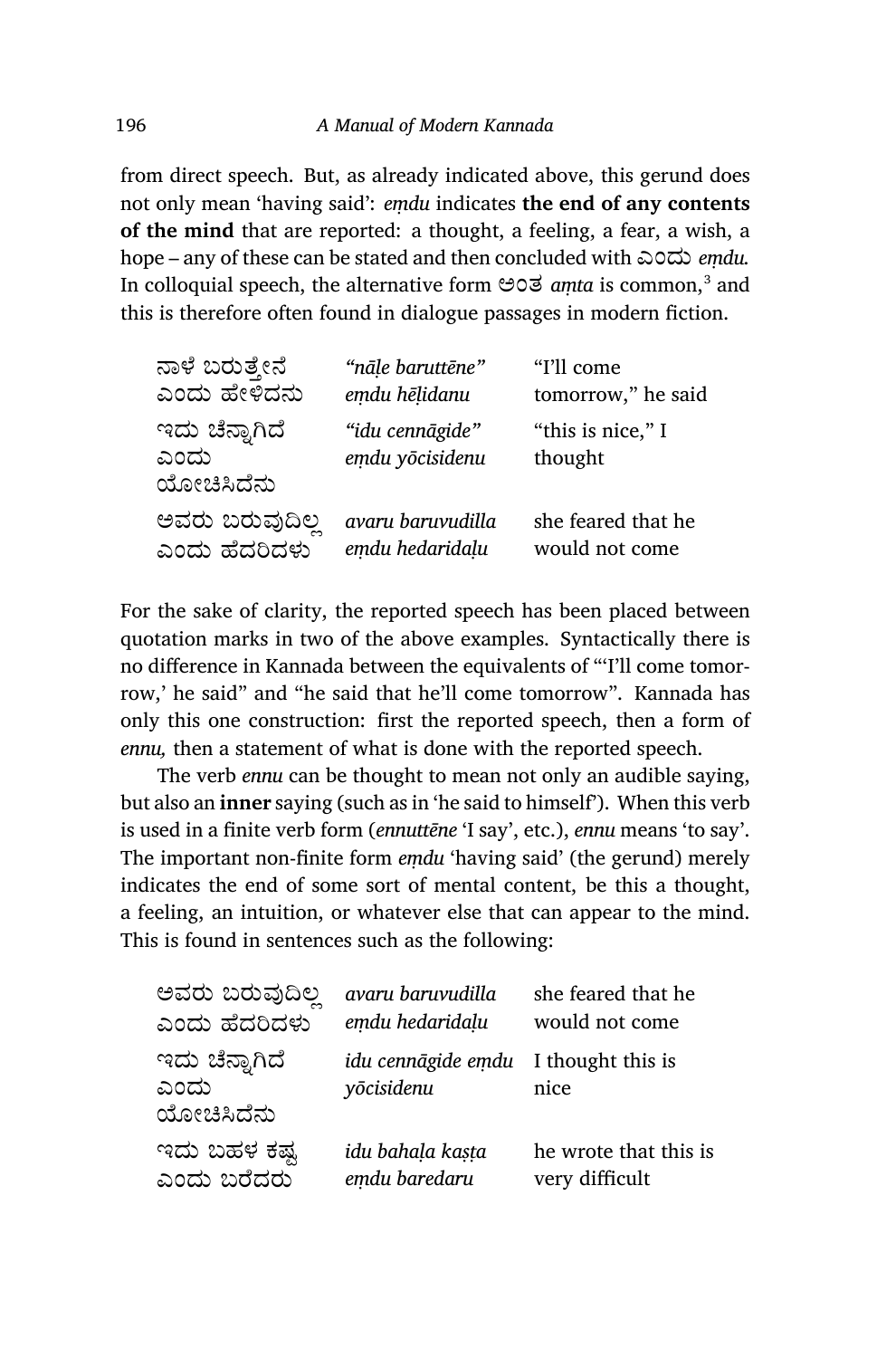| Lesson 16 | 197 |
|-----------|-----|
|-----------|-----|

| ಹಣ ಎಲಿದೆ ಎಂದು hana ellide <sup>4</sup> emdu |          | he asked where the |
|---------------------------------------------|----------|--------------------|
| ಕೇಳಿದರು                                     | kēlidaru | money is           |

In almost all such sentences, *eṃdu* can be translated by 'that'.

*Eṃdu* **and sandhi.** In writing, it is extremely common to see *eṃdu* connected with the preceding word according to the regular rules of sandhi, either *lōpasaṃdhi* or *ādēśasaṃdhi,* depending on the preceding word:

| ಅವರು<br>ಬರುವುದಿಲ್ಲ ವೆಂದು<br>ಹೆದರಿದಳು | avaru<br>baruvudillavemdu<br>hedaridalu | she feared that he<br>would not come                     |
|--------------------------------------|-----------------------------------------|----------------------------------------------------------|
| ಇದು ಬಹಳ<br>ಕಷ್ಟವೆಂದು ಬರೆದರು          | idu bahala<br>kastavemdu<br>baredaru    | he wrote that this is<br>very difficult                  |
| ಹೋಗಬೇಕೆಂದು<br>ಹೇಳಿದರು                | hōgabēkemdu<br>hēlidaru                 | he said that [we /<br>he / somebody]<br>have / has to go |

Originally, the thought content that precedes *eṃdu* was given **exactly as if it were direct speech;** however, apparently under the corrupting influence of English, the syntax of reported-speech sentences in some modern writings does not always follow this rule, and the reader must always beware of the context: *avanu baruttāne eṃdu hēḷidanu* and *nānu baruttēne eṃdu hēḷidanu* may, in contemporary language, in effect mean the same – the second sentence has the original Kannada syntax ("I will come," he said), whereas the first one is an imitation of the English 'he said that he will come'.<sup>5</sup>

Because *ennu* is a fully conjugatable verb, we can also create the relative participles ಎನ್ನುವ *ennuva* (non-past; there exists also the historically older but very often heard form ಎಂಬ *eṃba*) and ಎಂದ *eṃda* (past):

| ಅವರು ಲಂಡನ್ | <i>avaru Lamdan emba</i> they went to a |             |
|------------|-----------------------------------------|-------------|
| ಎಂಬ ಊರಿಗೆ  | ūrige hōdaru                            | place named |
| ಹೋದರು      |                                         | 'London'    |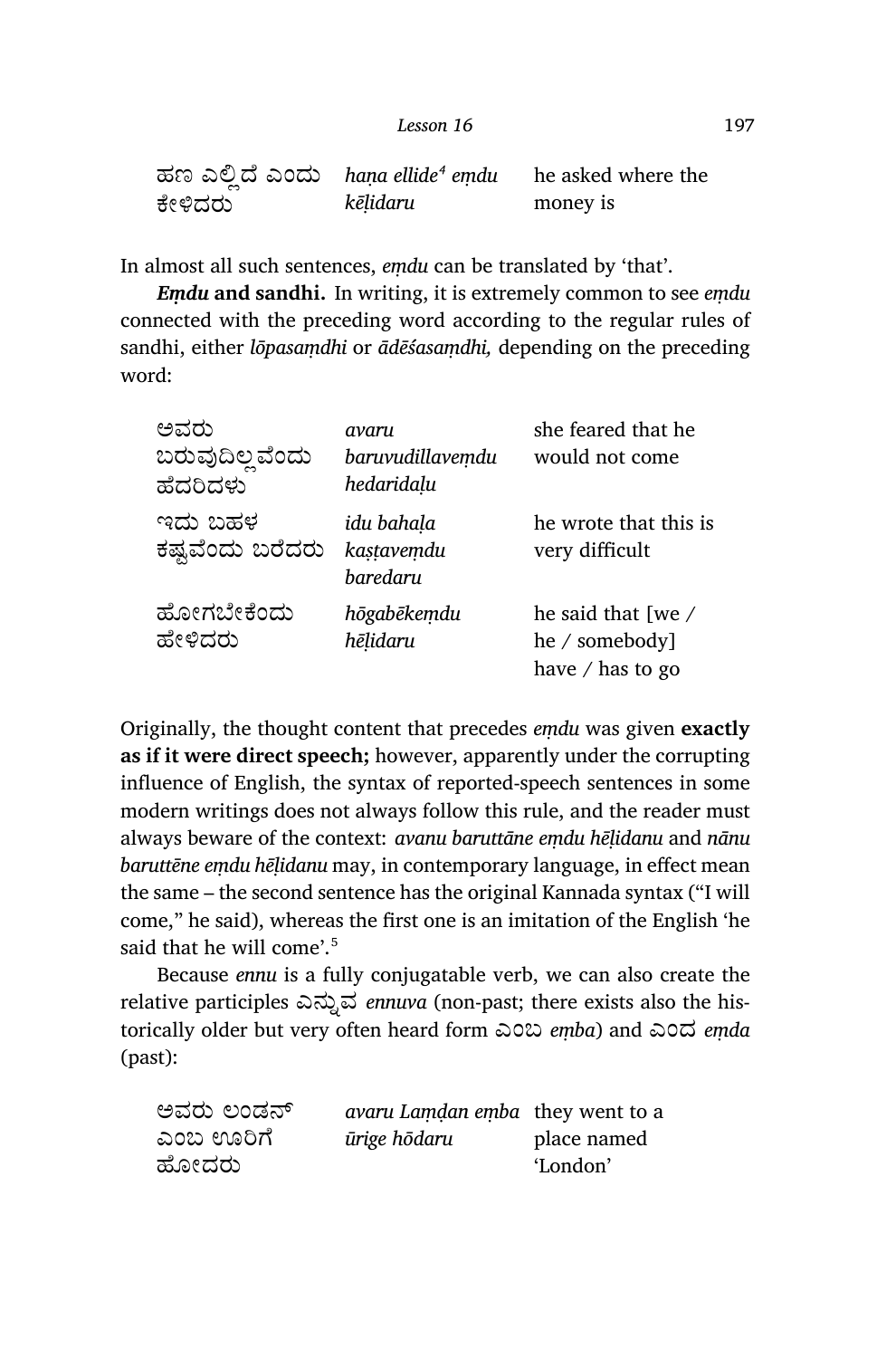The relative participle can, of course, be pronominalized, which leads to words such as ಎಂಬುದು *embudu* (and its equivalent ಎನ್ನುವುದು *ennuvudu*). This meaning of this interesting word can be described as 'that which has to do with what has been reported just now' or 'that which is expressed in the preceding statement'. There is no easy translation for *eṃbudu,* and a translator needs to find a free but adequate equivalent in the target language, such as in the following:

| ಹುಡುಗಿಯರು ಹೆಚ್ಚು hudugiyaru heccu |                                  | I do not like the |
|-----------------------------------|----------------------------------|-------------------|
| ಓದಬಾರದು                           | ōdabāradu embudu idea that girls |                   |
| ಎಂಬುದು ನನಗೆ                       | nanage istavalla                 | should not read   |
| ಇಷ್ಟವಲ್ಲ                          |                                  | much              |

Here the entire clause that precedes *eṃbudu* (namely, *huḍugiyaru heccu ōdabāradu*) is a 'thing' (something that could be indicated by *adu,* 'that') that is the mental contents or notion, or a thing that can be said (a *eṃba-du*) that is not (*alla*) pleasing (*iṣṭa*) to me (*nanage*).

It is also possible to combine a relative participle of *ennu* with the postposition *mēle* 'after', creating the meaning 'after [x] was said':<sup>6</sup>

್ತಾದು ಚೆನ್ನಾಗಿಲ್ಲವೆಂದ *idu cennāgillaveṃda* after<sup>7</sup> having said ಮೇಲೆ ನಾನು ಹೋದೆನು *mēle nānu hōdenu* that this is not nice, I went

### *aṃte* **'they say' / 'it is said'**

One special form of *ennu* that is found especially in colloquial use is ಅಂತೆ amte, which is a contraction of ಅನ್ನುತ್ತದೆ annuttade, which again is an alloform (alternative form) of ಎನ್ನುತ್ತದೆ *ennuttade* 'it says'. It indicates a vague, generalized form of reported speech, and it is best translated into English as 'it is said that', 'they say that', 'reportedly', 'supposedly' etc. Often it is tagged on to the immediately preceding word and connected to it in writing according to the usual rules of sandhi.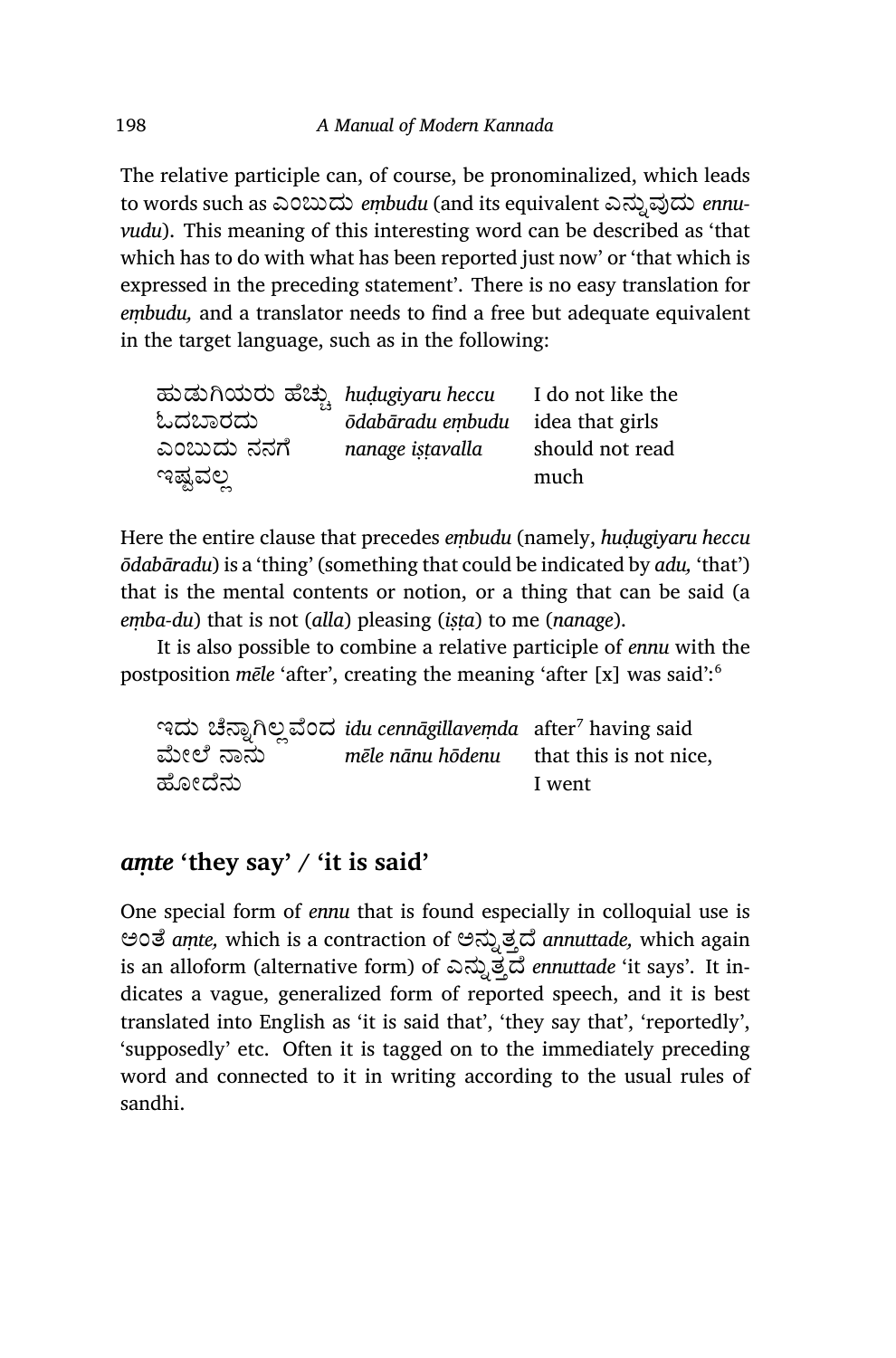| ಅವನು ಮಾಡಲಿಲ        | avanu mādalilla                      | they say he didn't |
|--------------------|--------------------------------------|--------------------|
| ಅಂತೆ               | amte                                 | do it              |
| ಮೈಸೂರು<br>ಸುಂದರವಾದ | maisūru                              | Mysore is reported |
| ಊರಂತೆ              | sumdaravāda ūramte to be a beautiful | town               |

The reader must be careful not to mistake this word for the homonym ಅಂೆ *aṃte* which means 'thus' or 'so' (an exact synonym of ¢ಾೆ *hāge*). In practice this does not happen, because (a) the quotative *aṃte* is always the very last word in a sentence and the adverbial *aṃte* usually is not, (b) usually the adverbial *aṃte* is grammatically connected with the immediately preceding word, which is either a noun or pronoun in the genitive case or a relative participle.

### **Expressions with** *gottu*

The word ಗೊತ್ತು *gottu* basically means 'knowledge';<sup>8</sup> but in practice it is often better to think of it as meaning 'something that is known'. There is a Kannada verb for 'to know' (*ari*), but in everyday practice this is rather rarely used. It is far more common to speak of an object (inanimate or animate, non-human or human, singular or plural) as a *'gottu'* (always singular) 'to' somebody. As with so many other expressions for mental processes, the logical subject is in the dative. Thus one does not say 'I know that', but 'that to me [is a] known [thing]': ಅದು ನನೆ ೊತು³ *adu nanage gottu.*

Occa sionally one can also hear and read ಅದು ನನೆ ೊ˳ೆ *adu* nanage gottide, the ಇದೆ *ide* emphasizing the presentness of this knowledge (likewise, ಅದು ನನಗೆ ಗೊತ್ತಿತ್ತು *adu nanage gottittu* means 'I knew that'). However, when *gottu* is used together with the verb *āgu* (in other words: 'to become knowledge'), the meaning is 'to understand': ಅದು ನನೆ ೊಾ³Ćೆ *adu nanage gottāgide* 'to me that has become knowledge' = 'I have understood that'.<sup>9</sup>

#### **Exercise**

Read and translate the following sentences:

```
೧. ಇವತ್ತು ಅವರು ಬರುವರೆಂದು ನಾನು ಕೇಳಿದ್ದೇನೆ.
```
೨. ಅದು ಬೇಡವೆಂದು ಹೇಳಿದರು.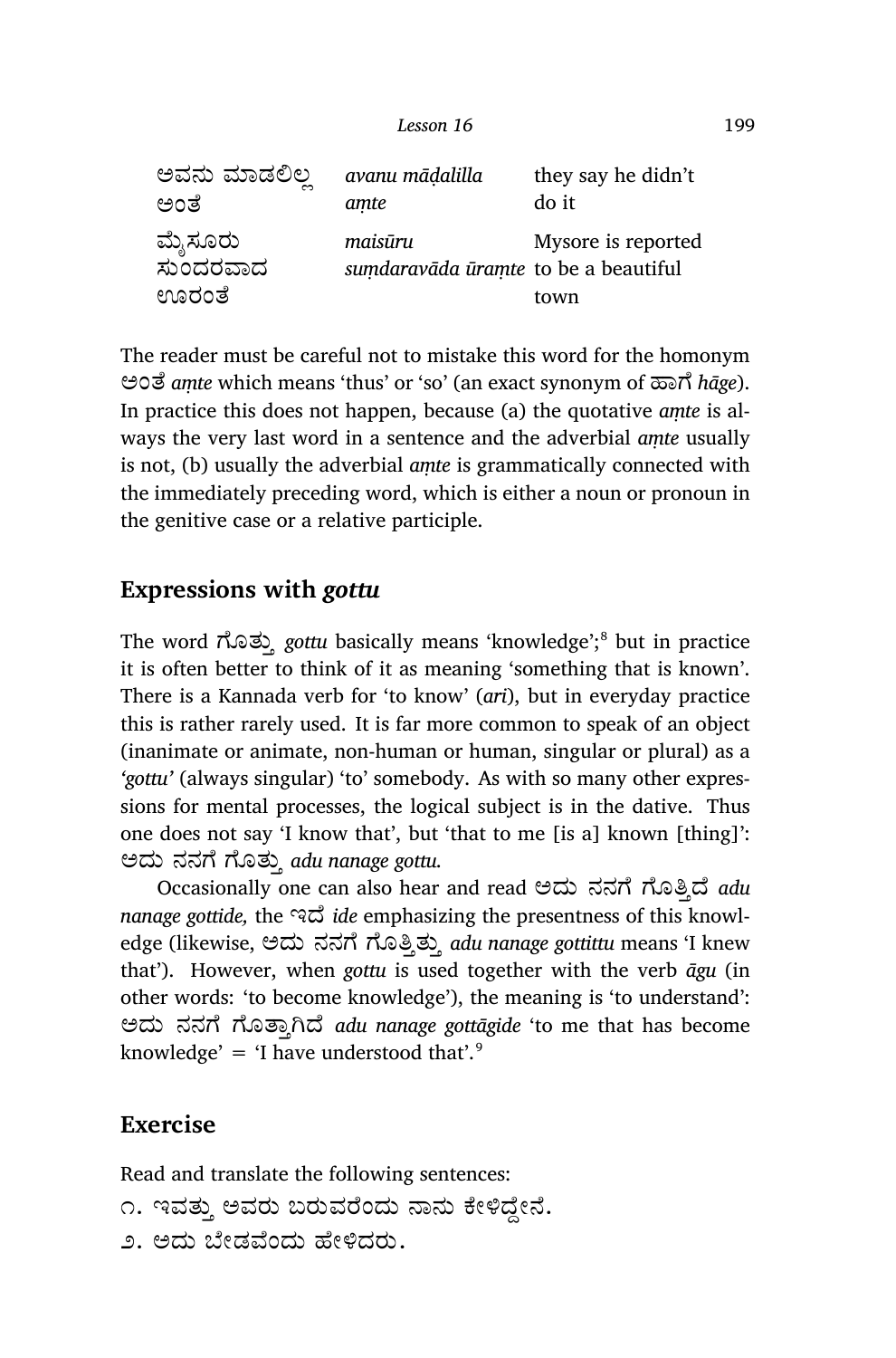೩. ನನಗೂ ನಿಮಗೂ ಅದು ಬೇಡವೆಂದು ಯೋಚಿಸಿದೆನು. ೪. ಇಲ್ಲಿ 10 ಬರುವುದು ಸುಲಭವೋ ಕಷ್ಟವೋ ಎಂದು ಕೇಳಿದಿರಾ? ೫. ಅಲ್ಲ, ಬರುವುದು ಸಾಧ್ಯವೋ ಎಂದು ಕೇಳಿದೆ. ೬. ಆ ಕೆಲಸವನ್ನು ಹಾಗೆ ಮಾಡುವುದು ಕಷ್ಟವೆಂದು ಹೇಳಿದರು. ೭. ನೀವು ಓದಿದ ಪುಸ್ತಕ ತುಂಬ ಒಳ್ಳೆಯದೆಂದು ಕೇಳಿದ್ದೇನೆ. ೮. ಇದು ಬೇಕೋ ಬೇಡವೋ ಎಂದು ನನಗೆ ಗೊತ್ತಿಲ್ಲ. '೯. ಹೌದು, ನಾನು ಮಾಡುತ್ತೇನೆ' ಎಂದ ಮೇಲೆ ಅವನು ಏನೂ ಮಾಡಿಲ್ಲ. ೧೦. ಅವನು ಅದನ್ನು ಮಾಡಿಲ್ಲ ಎಂಬುದಕ್ಕೆ ಕಾರಣವಿಲ್ಲ.

**ಲౖÆణ**

## **Religions of Karnataka**



*Picture of Lakṣmi with a small altar in a private clinic, Mysore*

ಲಕ್ಷ್ಮಿ ವಿಷ್ಣುವಿನ ಪತ್ನಿ. ಇವಳು ಸೌಭಾಗ್ಯ ಕೊಡುತ್ತಾಳೆ. ಆರೋಗ್ಯ ಮತ್ತು ಸಂಪತ್ತುಗಳ ದೇವಿ<sup>11</sup> ಇವಳು.

ವಿಶೇಷವಾಗಿ ವೈಷ್ಣವರು ಲಕ್ಷ್ಮಿಯನ್ನು ಪೂಜಿಸುತ್ತಾರೆ. ತುಂಬ ಭಕ್ತಿಯಿರುವ $^{12}$ ವೈಷ್ಣವರ ಮನೆಯ ಹಿತ್ತಲಿನಲ್ಲಿ ತುಳಸಿಕಟ್ಟೆ ಇದೆ: ಇದರಲ್ಲಿ ತುಳಸಿಯ ಗಿಡ ಬೆಳೆಯುತ್ತದೆ. ಬೆಳಿಗ್ಗೆ ಮನೆಯ ಒಡತಿ ಇದರ ಪ್ರದಕ್ಷಿಣೆ ಮಾಡುವಳು. ತುಳಸಿ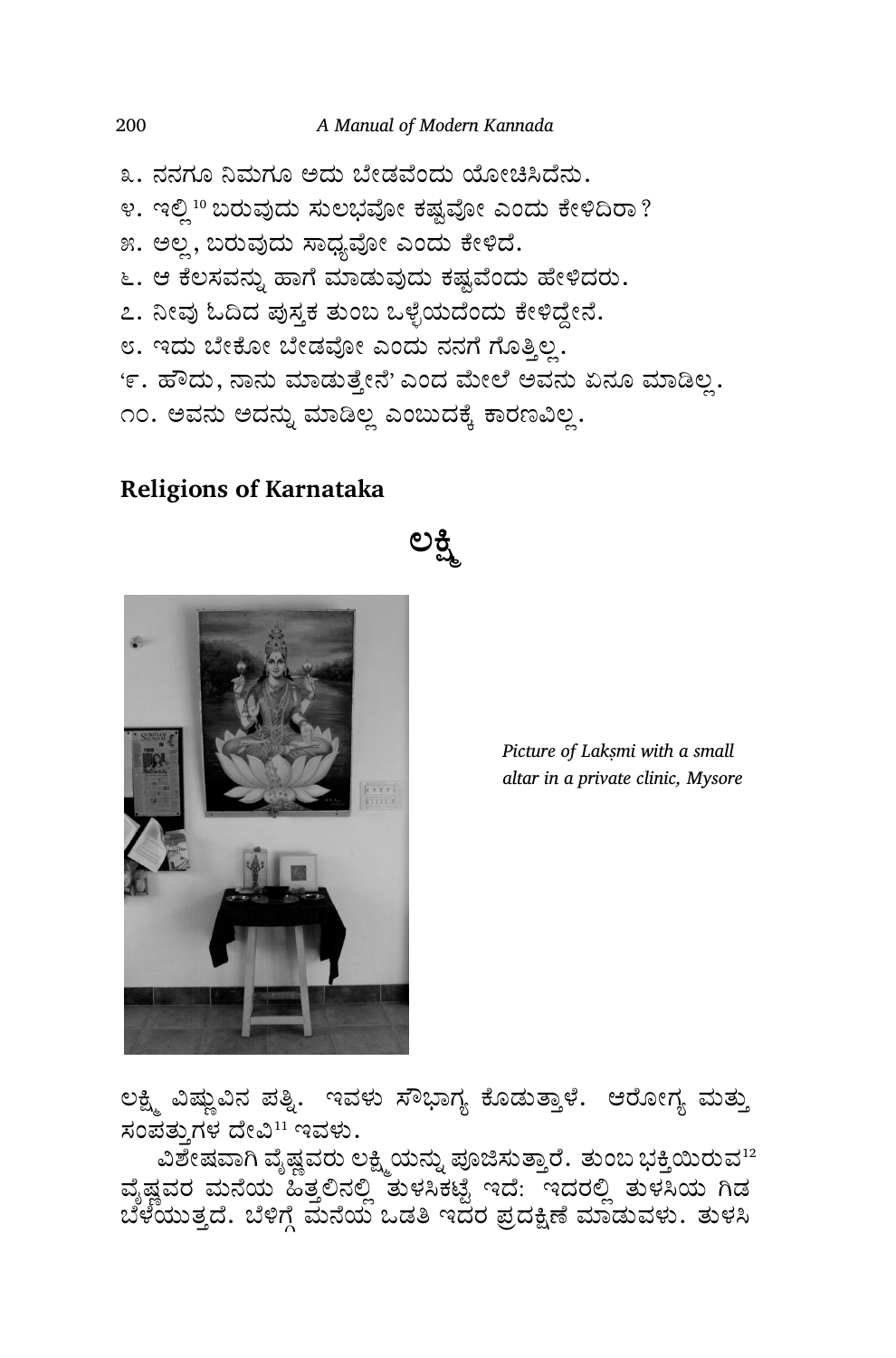*Lesson 16* 201

ಎಂದರೆ ಲಕ್ಷ್ಮಿಯ ಗಿಡ, ಪವಿತ್ರವಾದ ಗಿಡ. ಅದರ ಎಲೆಗಳಿಗೆ ವಿಶೇಷವಾದ ಶಕ್ತಿ ಇದೆ, $^{13}$  ಔಷಧಿಯಾಗಿ ಬಳಸುತ್ತಾರೆ. $^{14}$ 

ವೈಷ್ಣವರು ಮಾತ್ರ ಲಕ್ಷ್ಮಿಗೆ ಪೂಜೆ ಮಾಡುತ್ತಾರೆ ಎಂದಲ್ಲ .<sup>15</sup> ಹಲವು ಅಂಗಡಿ-ಗಳಲ್ಲ ಅವಳ ಚಿತ್ರ ಗೋಡಯ ಮೇಲೆ ಕಾಣಸುತ್ತದೆ, ಅಂಗಡಿಯವರು ಲಕ್ಷ್ಮಿಯ ದಿನವಾದ ಶುಕ್ರವಾರದಲ್ಲಿ  $^1$ ್ ಅವಳಿಗೆ ಚಿಕ್ಕ ಪೂಜೆ ಮಾಡುವರು.

## **Vocabulary**

| ಅಂಗಡಿಯವರು aṃgaḍiyavaru shopkeeper |                        |
|-----------------------------------|------------------------|
| ivattu                            | today                  |
| emdare                            | i.e., that is to say   |
| ele                               | leaf                   |
| oḍati                             | mistress, owner        |
| auşadhi                           | medicine               |
| kaṭṭe                             | mount                  |
| kāņisu                            | to be seen             |
| kārana                            | cause, reason          |
| gida                              | plant                  |
| gottu                             | knowledge, known thing |
| gōde                              | wall                   |
| tuļasi                            | Indian basil           |
| dēvi                              | goddess                |
| patni                             | wife                   |
| pavitra                           | pure, holy             |
| pūjisu                            | to worship             |
| pradaksine                        | circumambulation       |
| bahaḷa                            | much, many, very       |
| balasu                            | to use                 |
| beligge                           | in the morning         |
|                                   |                        |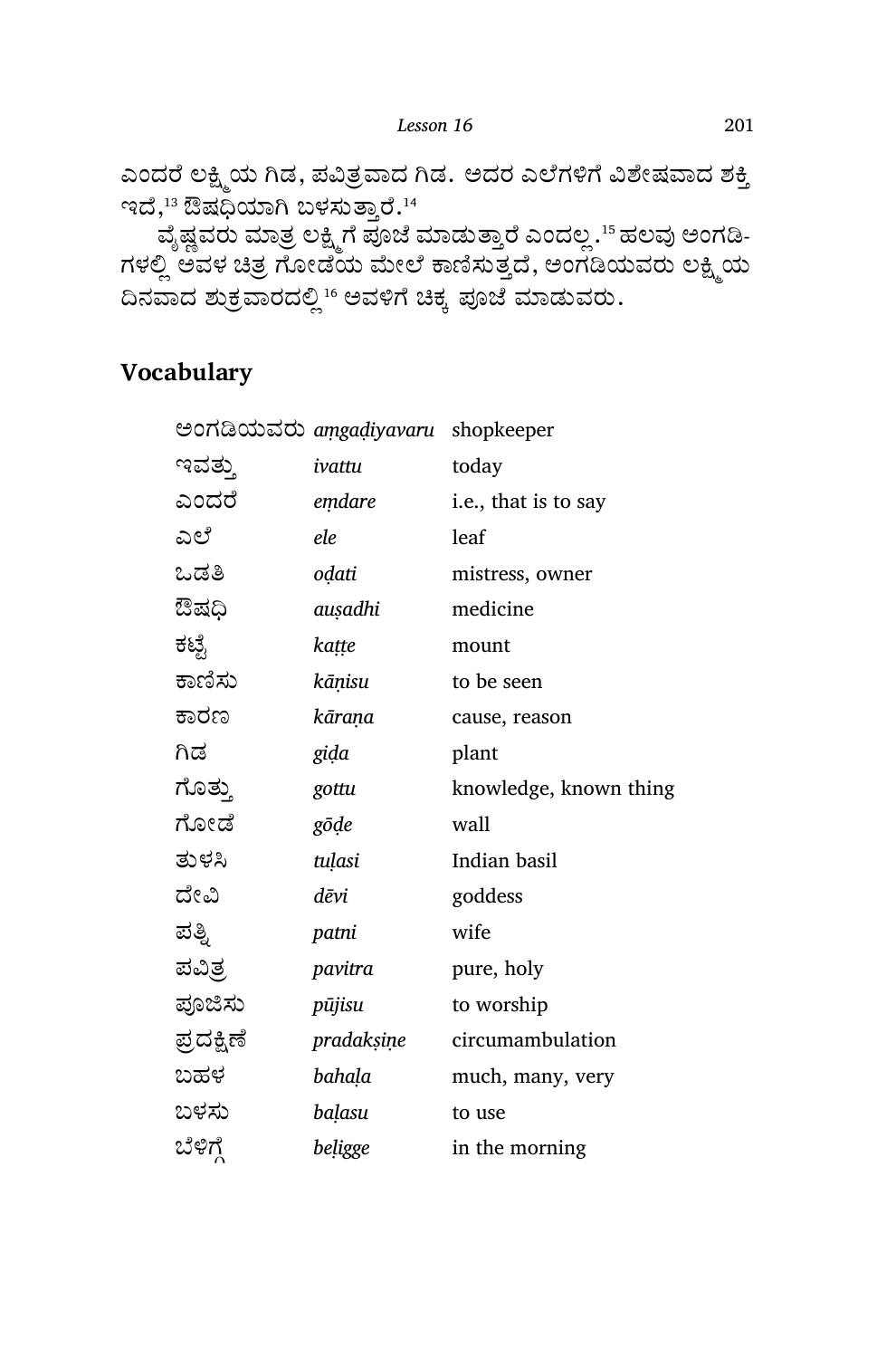#### 202 *A Manual of Modern Kannada*

| ಬೆಳೆ     | bele      | to grow                             |
|----------|-----------|-------------------------------------|
| ಭಕ್ತಿ    | bhakti    | devotion                            |
| ಮತ್ತು    | mattu     | and                                 |
| ಮಾತ್ರ    | mātra     | only                                |
| ವೈಷ್ಣವ   | vaisņava  | (devotee) of $V$ ișnu <sup>17</sup> |
| ಶಕ್ತಿ    | śakti     | energy, power                       |
| ಶುಕ್ರವಾರ | śukravāra | energy, power                       |
| ಸಂಪತ್ತು  | sampattu  | wealth                              |
| ಸಾಧ್ಯ    | sādhya    | possible                            |
| ಸುಲಭ     | sulabha   | easy                                |
| ಸೌಭಾಗ್ಯ  | saubhāgya | well-being                          |
| ಹಲವು     | halavu    | many                                |
| ಹಿತ್ತಲು  | hittalu   | back yard                           |
| ಹೆಚ್ಚು   | heccu     | much, a lot, very                   |
| ಹೆದರು    | hedaru    | to fear                             |
|          |           |                                     |

#### *Notes*

<sup>1</sup> Especially in colloquial English, this marker can be omitted if this does not impair the clarity of the statement: 'he says he will come' is a correct sentence in English, whereas in most other modern European languages the marker (*que, dat,* etc.) cannot be omitted.

<sup>2</sup> We see an almost perfect parallel in the use of the particle *iti* in Sanskrit (which is yet another example of how 'Indo-European' / 'Indo-Aryan' in India, already from its earliest historical beginnings, was strongly influenced by Dravidian).

<sup>3</sup> This is derived from the colloquial alternative form of the same verb, *annu,* namely, a contracted present participle: *annutta > aṃta.* In coastal Karnataka, one can also hear (and read) the variant *eṃta.*

4 *elli + ide > ellide,* with elision of the final *i* of *elli.* This occurs very commonly when *elli* is followed by a form of *iru* 'to be'. See lōpasaṃdhi in the appendix on sandhi.

<sup>5</sup> Sediyapu Krishna Bhatta mentioned this in an unfinished article that was first published in 1992 (*"Padabhēdagaḷu",* Bhatta 2002: 226-232): he notes